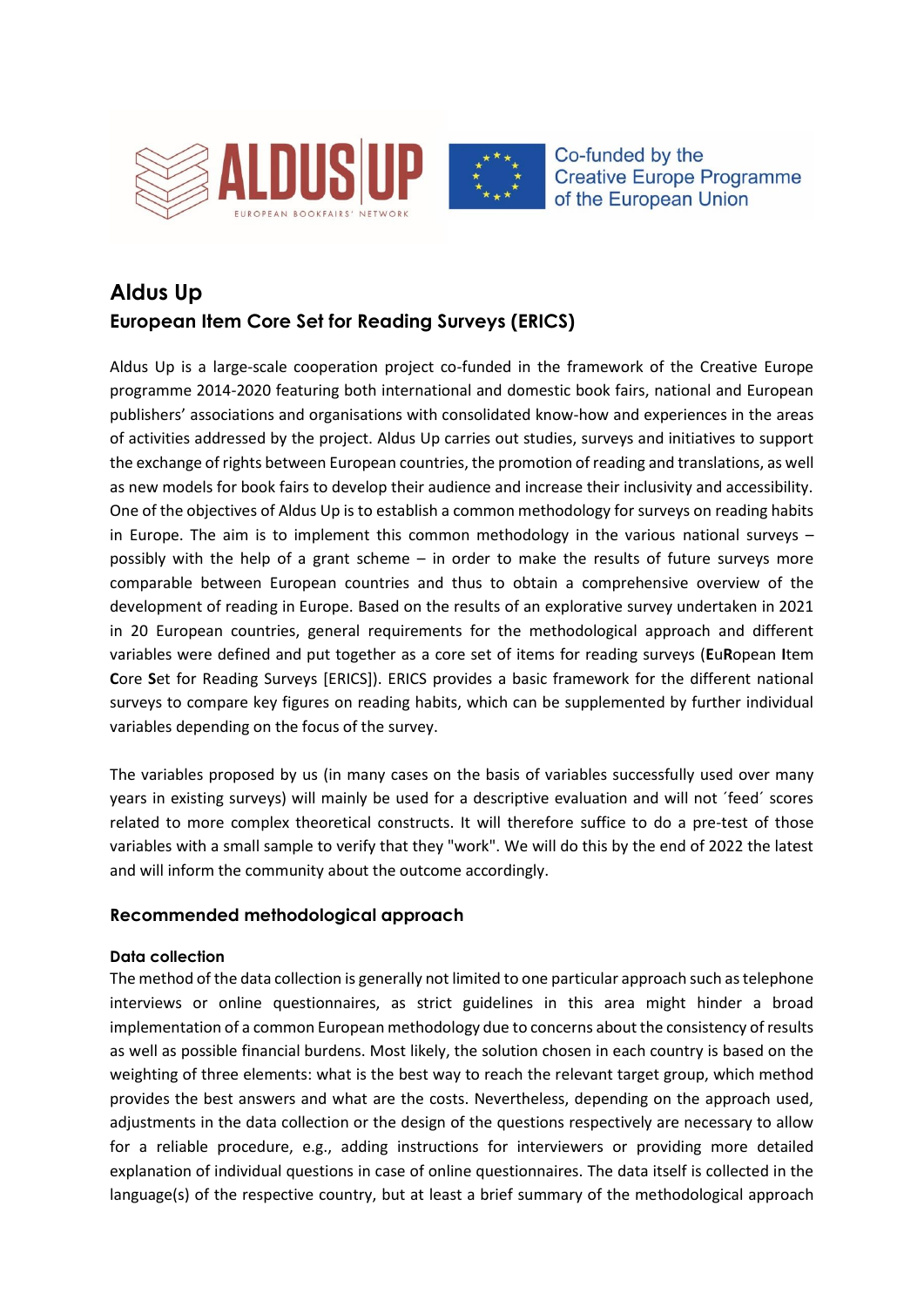and the main findings in English would be highly desirable in order to facilitate the access to and comparison of the data.

#### **Sample**

The basic requirement for the composition of the sample is representativeness. The frequency ratios of relevant socio-demographic variables must correspond to those in the population under consideration, whereby a possible bias can be counteracted by weighting the results accordingly. Since this is individual for each country, no specific sample size is proposed. The minimum age for participation in the surveys should be set at 16 years, as parental consent is generally no longer required from this age in most European countries. Because of this circumstance and the fact that their questioning requires special adjustments in the research design, children are deliberately not taken into account; rather, a separate data collection on children's reading behaviour is recommended.

#### **Recommended variables**

#### **Socio-demographic variables**

The four main socio-demographic variables to be included in reading surveys are gender, age, place of residence and level of education. While age and place of residence are asked for in open-ended questions that allow for different categories to be formed in the later analysis, the questions about gender and level of education use a closed-ended format. As far as gender is concerned, people who do not identify with either term are offered the option to indicate a category other than male or female. In the case of the place of residence, the concrete design of the question is left to the respective countries, as there sometimes are major differences in the coverage of the population's place of residence or in the priorities set in this regard. The question in the following questionnaire is therefore to be regarded as a possible option which can be changed. However, it is important that the question allows for different evaluations, e.g., between the urban and rural population. To specify the educational level of the participants, broadly defined categories are given as answer options in order to increase comparability despite the differences in the European education systems. If necessary, an accompanying text can be added explaining the allocation of the categories to the specific education levels of the respective country.

#### **Reading variables**

Regarding the definition of reading, a narrow concept is applied concentrating on reading books of various formats, explicitly excluding reading materials other than books such as newspapers, magazines, blogs, etc. In addition, listening to audiobooks is also included. The overall focus is on reading for pleasure, while reading for educational or professional purposes is not part of the basic reading variables, nor is quickly consulting reference books or reading books to or with others such as children or older people. After an initial question to identify the specific books formats used by the participants, the three main reading variables – namely quantity of books read, frequency of reading and time spent reading – are looked at individually for print books, ebooks, and audiobooks. Apart from those, other variables can be integrated into the different surveys but are not mandatory. In this way, it is possible, on the one hand, to record and compare the most important aspects of reading behaviour among a large number of European countries and, on the other hand, to give institutions the opportunity to set individual priorities.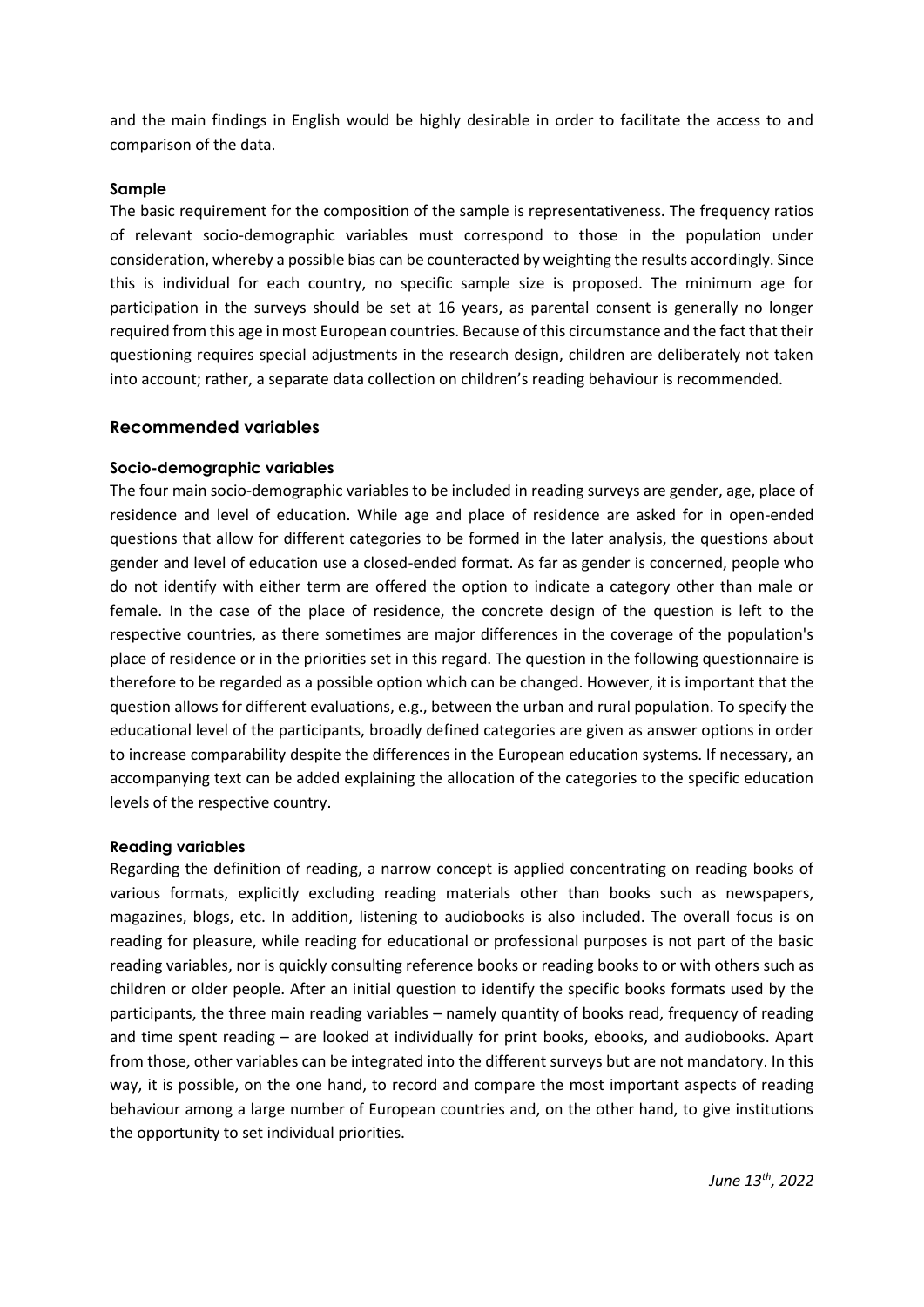# **Questionnaire Items**

- 1) Socio-demographic variables
- 1a) Which gender do you identify with? [single code question; answer required]
	- o Male
	- o Female
	- o Non-binary
- 1b) How old are you? [answer required]

years [numbers only]

1c) Where do you live? [answer required]

Please indicate your postcode [numbers only] and city of residence [letters only]

1d) What is your highest level of education? [single code question; answer required]

- o No formal education
- o Primary school or equivalent
- o Secondary school or equivalent
- o Vocational school or equivalent
- o University or equivalent

#### 2) Reading variables

2a) When you think of the books you read or listen to in your leisure time, which of the following

formats do you use? [multi code question; answer required]

 *Please note that this only refers to fiction or non-fiction books (including e.g. comic books) that you yourself read or listen to for pleasure. Books that you read or listen to for school, study or work, reference books which you refer to from time to time (e.g. recipe books, travel guides, manuals), and books which you read to/with other people (e.g. young children) are NOT included in the following questions.*

- o Print books
- o Ebooks
- o Audiobooks
- o None of the above/I don't read or listen to books in my leisure time

2a1) Print books [conditional questions; only if "*Print books"* was answered in 2a)]

2a1a) Approximately how many print books have you read in your leisure time in the last year? [single code question; answer required]

- o **\_\_\_\_ print books** [numbers only]
- o I don't know

#### 2a1b) How often do you usually spend time reading a print book in your leisure time? [single code

question; answer required]

- o every day or almost every day
- o a few times a week
- o a few times a month
- o a few times a year or less
- o I don't know